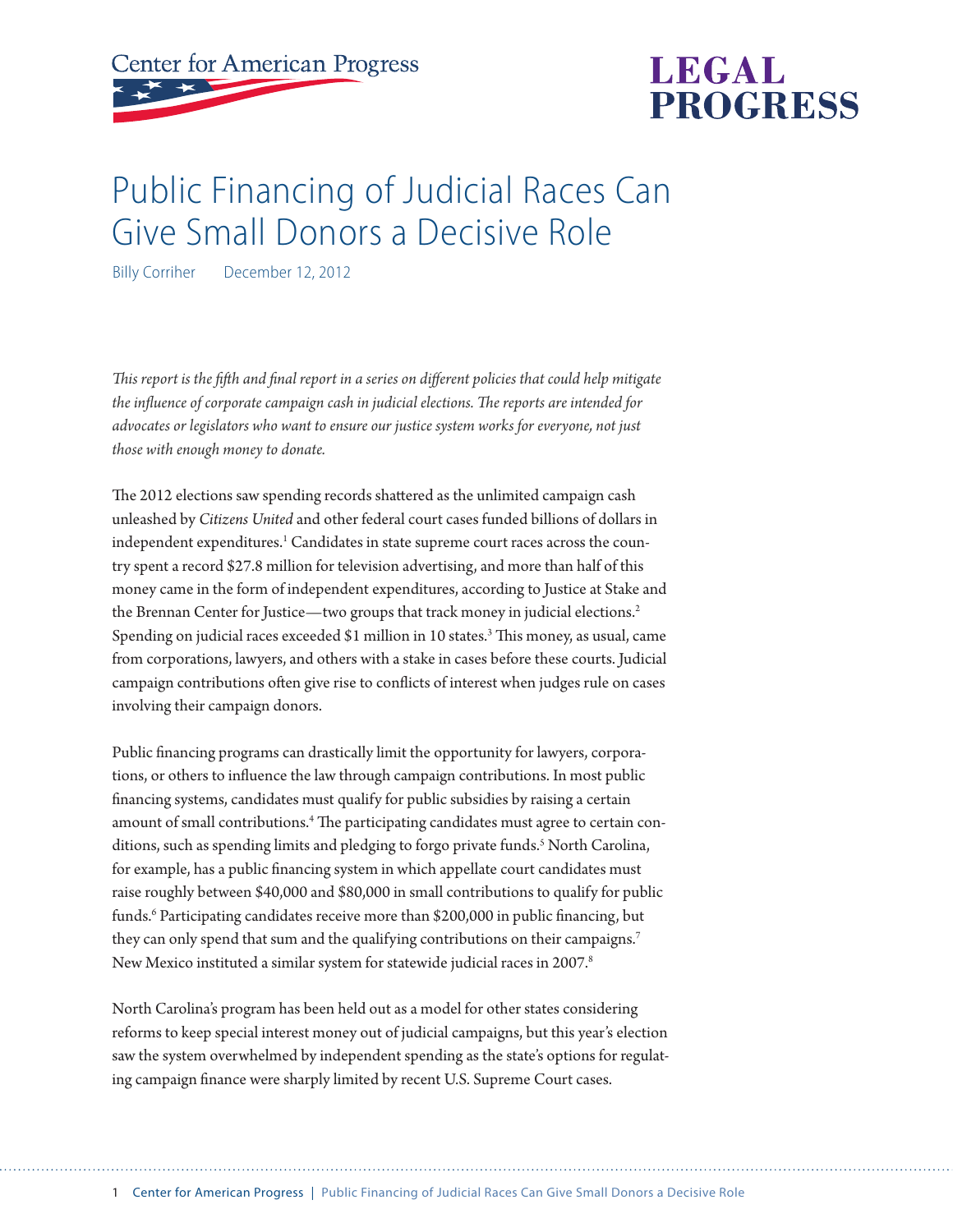Like New Mexico and other states,<sup>9</sup> North Carolina offered publicly financed candidates "matching funds" whenever their opponents and the groups supporting their opponents spent more than the amount available through the public subsidy. This matching funds system, however, was ruled unconstitutional under a 2011 U.S. Supreme Court case, which held that distributing funds to publicly financed candidates in response to an opponent's spending is effectively a "penalty" for the opponent's political speech.10

While the traditional form of "matching funds" is now unconstitutional, some jurisdictions have implemented "small-donor matching" systems in which public funds are used to "multiply" the impact of small donors. If a state offers five-to-one matching funds for small donations, for example, a \$200 contribution becomes a \$1,000 contribution. These systems have not yet been implemented for judicial campaigns. But if these systems were put in place, small-donor matching could help states shore up public confidence in judicial integrity and drastically change the pool of campaign funds on which judicial candidates rely, while also providing candidates the flexibility needed to respond to unlimited independent spending.

Given the explosive growth in judicial campaign cash, states should act quickly to implement viable public financing programs that do not violate U.S. Supreme Court precedents. Recent polls suggest that the vast majority of citizens believe that campaign contributions affect judicial rulings.<sup>11</sup> A 2011 poll from Justice at Stake, a nonpartisan campaign to keep courts fair and impartial, found that "94 percent of North Carolina voters believe campaign contributions have some sway on a judge's decision."12 The millions spent in the 2012 race for the North Carolina Supreme Court is unlikely to assuage these concerns.

Several organizations spent around \$2.5 million to help conservative Justice Paul Newby win re-election. Much of this money came from corporate interests like the North Carolina Chamber of Commerce and two tobacco companies that benefited from a 2009 ruling<sup>13</sup> authored by Newby.<sup>14</sup> The largest donation, by far, was nearly \$1.2 million from the Republican State Leadership Committee, which helped the Republicanled North Carolina state legislature draft its recent redistricting map.<sup>15</sup> Those maps are being challenged in a lawsuit by civil rights groups alleging that the drafters used race as a proxy for political party and disenfranchised minority voters.<sup>16</sup> Under judicial ethics rules, Justice Newby will have to decide whether he "should disqualify himself " because his "impartiality may reasonably be questioned."<sup>17</sup> While this case was pending before the North Carolina Supreme Court, the Republican State Leadership Committee contributed about half of the millions of dollars spent to re-elect Justice Newby and keep a 4-3 conservative majority on the court.

This type of conflict of interest is exactly what North Carolina was hoping to avoid a decade ago, when it began offering public financing to appellate court candidates. A 2002 statute established a public financing system for judicial campaigns to prevent

Small-donor matching could help states shore up public confidence in judicial integrity and drastically change the pool of campaign funds on which judicial candidates rely, while also providing candidates the flexibility needed to respond to unlimited independent spending.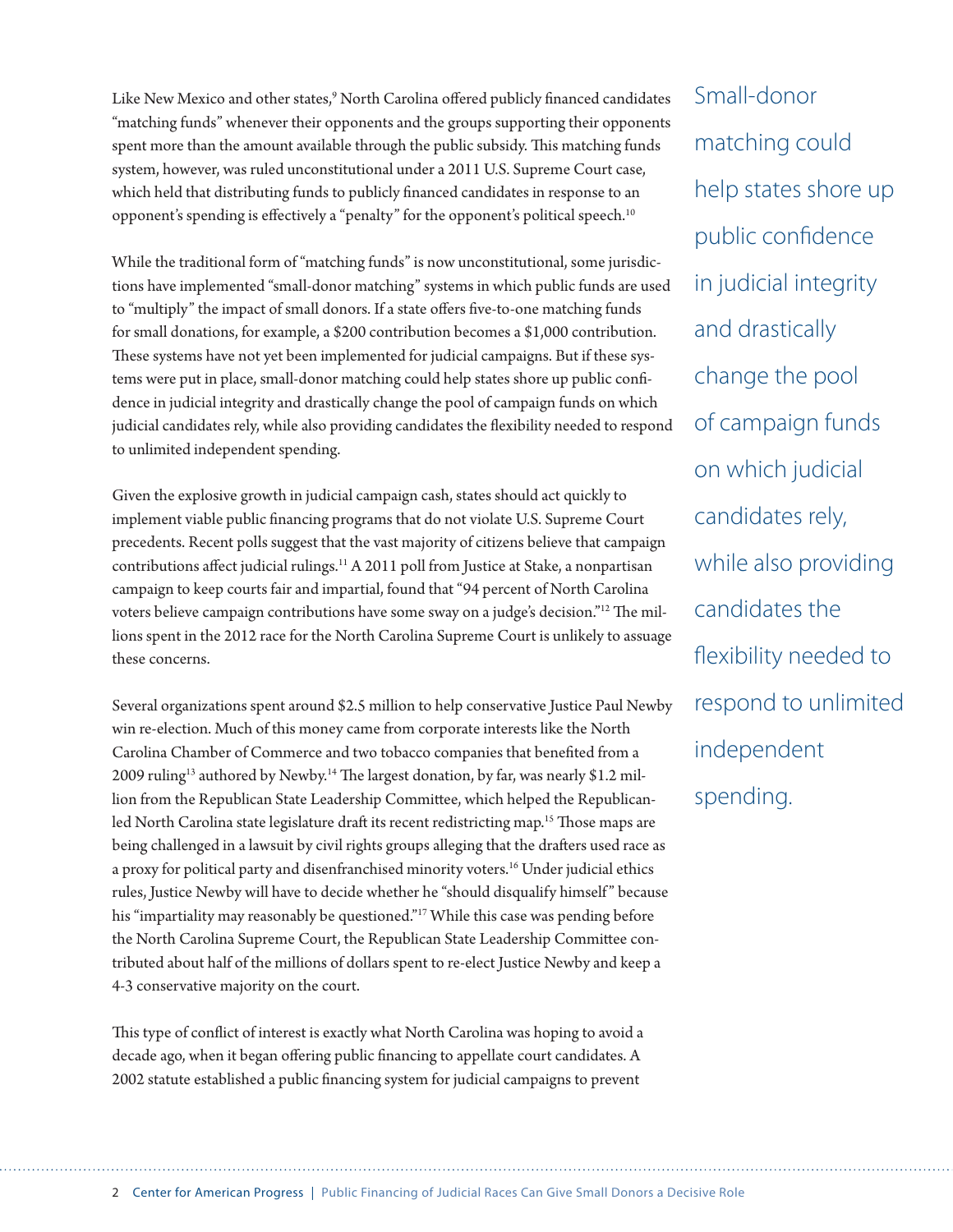special interests from influencing the law.18 As the state was debating the issue, Judge James Wynn of the North Carolina Court of Appeals said the existing system allowed those with an interest in pending cases too much influence. Judge Wynn said it was "like letting major league baseball players contribute money to influence the selection of umpires to call their games."19

The effort was a resounding success in keeping special interests from influencing the composition of the court and its decisions. In 2002 candidates for the state supreme court raised around \$800,000, with more than half of this money coming from lawyers or business interests.20 In the 2008 race, by contrast, candidates raised almost \$700,000, and 72 percent of that came from the public financing program.<sup>21</sup>

This year's election, however, saw independent spending from special interests outside the state overwhelming North Carolina's public financing system. The U.S. Supreme Court, in cases like *Citizens United*, has struck down restrictions on independent spending and made it easier for those with money to use their resources to influence elections. Entities with an interest in cases before the North Carolina Supreme Court spent \$2 million in 2012 to elect their preferred judge. Justice Newby's opponent lost, having been massively outspent by the independent groups supporting the incumbent. The challenger would have qualified for matching funds if a recent U.S. Supreme Court case had not made those funds unavailable.<sup>22</sup>

## Constitutional limits on public finance

In a landmark 1976 campaign finance case, *Buckley v. Valeo*, the U.S. Supreme Court upheld a public financing system for presidential candidates. The *Buckley* Court reviewed a federal statute that instituted broad reforms of federal campaigns in the wake of the Watergate scandal, asking whether the reforms violate the First Amendment.<sup>23</sup> The federal public financing system was upheld by the Court as a means of furthering, not abridging, political speech. The Court said that Congress, in establishing this system, sought to "facilitate and enlarge public discussion and participation in the electoral process, goals vital to a self-governing people."24

In a 2011 case, *Arizona Free Enterprise Club's Freedom Club PAC v. Bennett*, the U.S. Supreme Court cast many public financing systems into doubt by ruling that traditional matching funds are unconstitutional.25 The *Bennett* case concerned an Arizona public financing program for statewide candidates—not including judicial candidates—who agree to certain spending and contribution limits. Participating candidates were eligible for traditional matching funds.<sup>26</sup> For every dollar the privately financed campaign spent above the amount of public financing, the state gave a dollar to the publicly financed candidate.<sup>27</sup>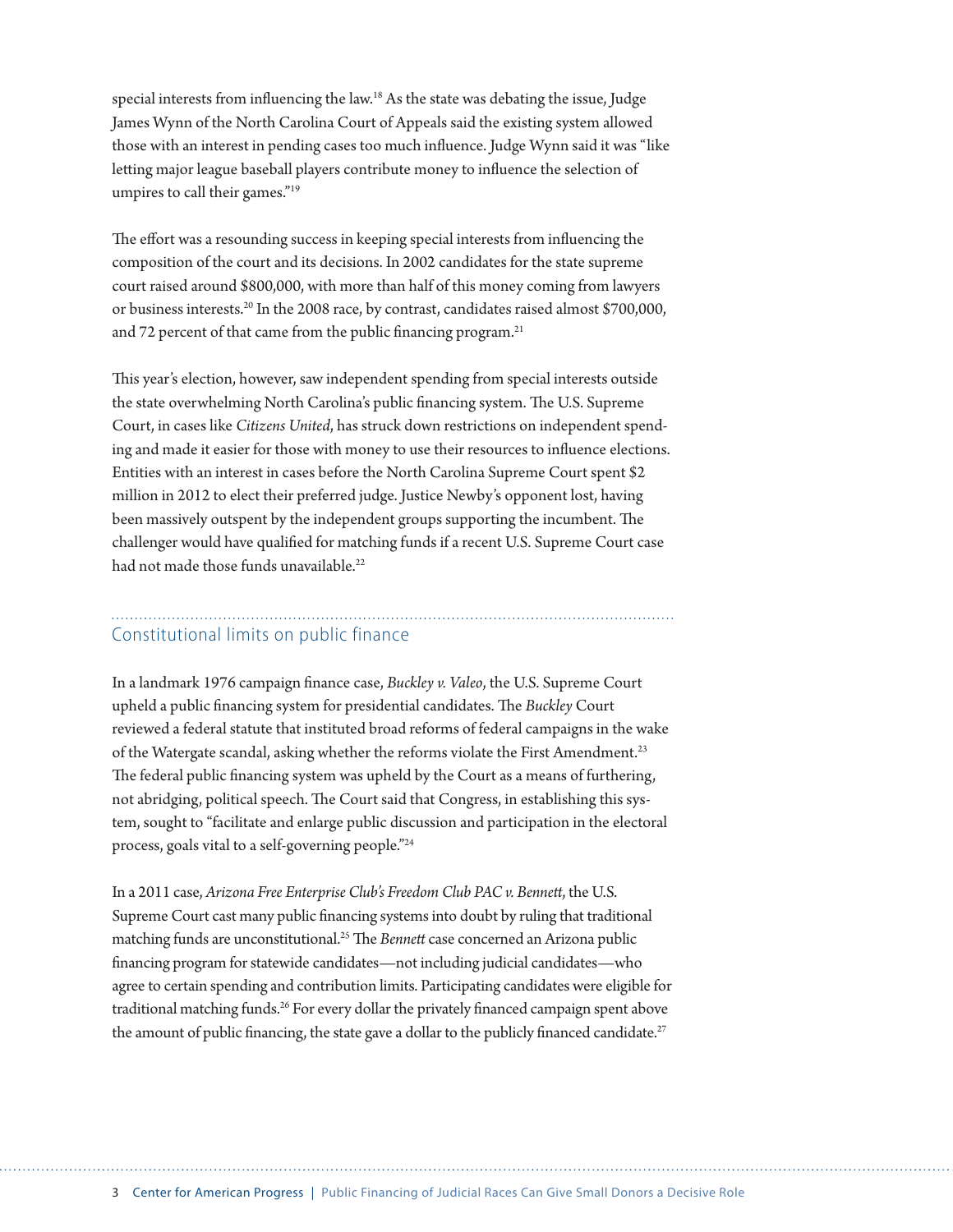In an opinion by Chief Justice John Roberts, a five-justice majority described the matching funds as a "penalty" on privately financed candidates who spend above a certain amount on political speech.<sup>28</sup> "The direct result of the speech of privately financed candidates and independent expenditure groups is a state-provided monetary subsidy to a political rival."29 The Court ruled that this "penalty" on speech violates the First Amendment rights of privately financed candidates.

Arizona argued the funds were necessary to combat corruption and the appearance of corruption through its public financing system, but the Court claimed the real goal of the matching funds was to "level the playing field" in political races.<sup>30</sup> The Court stated, "The *First Amendment* embodies our choice as a Nation that, when it comes to such speech, the guiding principle is freedom—the 'unfettered interchange of ideas—not whatever the State may view as fair."<sup>31</sup>

Justice Elena Kagan wrote a stinging dissent describing the matching funds as a "viewpoint-neutral" government subsidy for speech, which the Court had never before held unconstitutional. Justice Kagan argued the matching funds program results in more speech, not less speech, since it provides more money for campaigning.<sup>32</sup> The majority responded that any increase in speech comes "at the expense of impermissibly burdening (and thus reducing) the speech of privately financed candidates and independent expenditure groups."33

After the ruling in *Bennett*, some states repealed their matching funds provisions, and federal courts struck down others.<sup>34</sup> Yet, as Justice Kagan noted in her dissent, public financing systems must be flexible because "the dynamic nature of our electoral system makes *ex ante* predictions about campaign expenditures almost impossible."35 This is especially true in judicial elections. Without matching funds, how can public financing keep pace with the unpredictable, skyrocketing costs of judicial campaigns? Some states and localities are experimenting with a promising new system of small-donor matching funds, a new form of public financing that provides candidates flexibility and vastly expands the pool of campaign donors to include ordinary citizens.

## Empowering small donors by "multiplying" their contributions

In the wake of *Bennett*, some states are looking to New York City's public financing system as a model. The city gives participating municipal candidates \$6 in matching funds for each \$1 of the first \$175 that a city resident donates to a campaign.36 These funds multiply the impact of small donations. A \$175 donation, for example, becomes a \$1,225 donation. New York City's system has had great success in making small donors much more important relative to large donors in campaign fundraising.<sup>37</sup> Instead of relying solely on wealthy campaign contributors, candidates receive most of their private campaign donations from middle-class and working-class donors who are matched by public funds.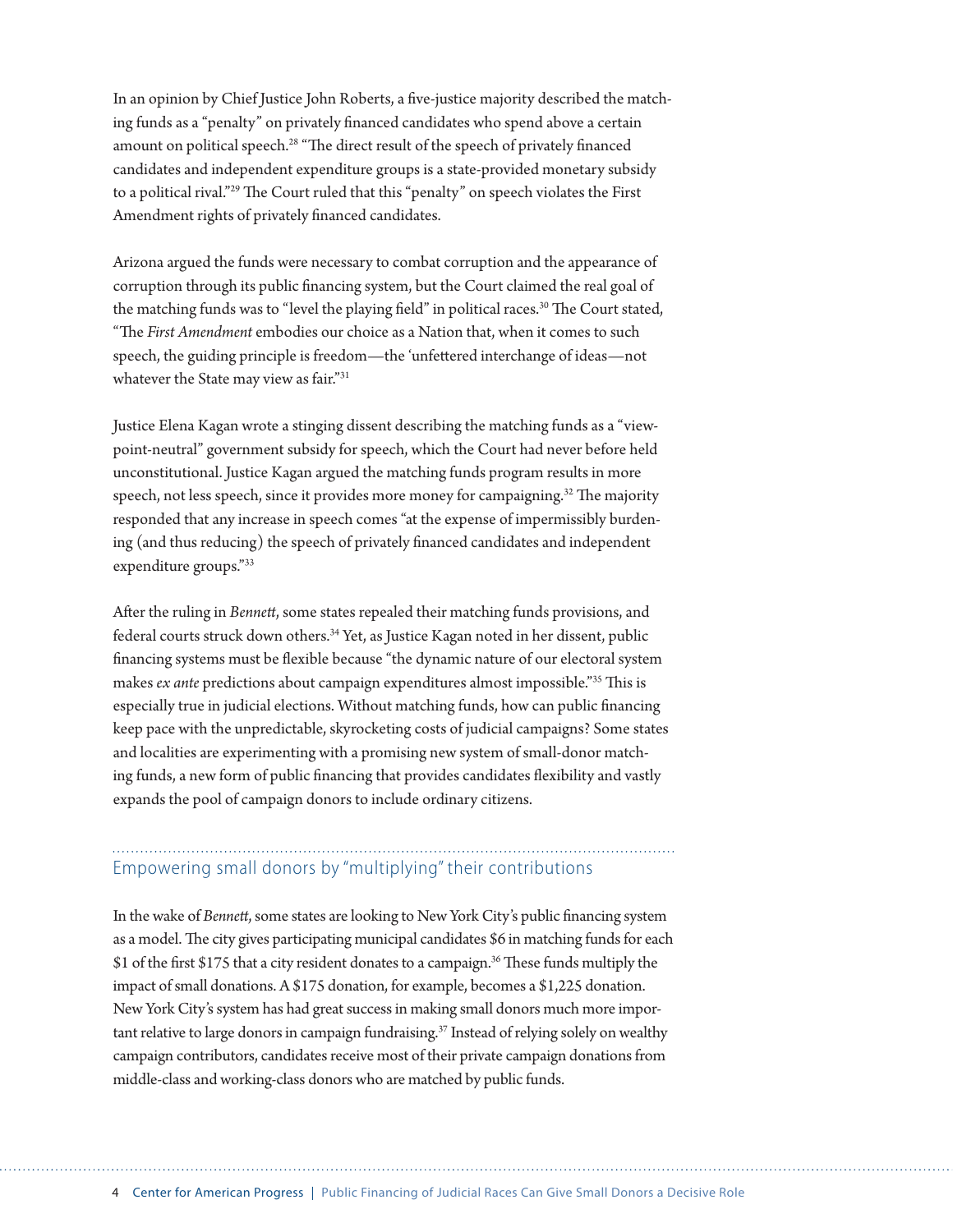The city's Campaign Finance Board reports, "The most common individual contribution size for candidates participating in the Campaign Finance Program for the 2009 election was \$100," compared to state-level campaigns, in which more than half of the contributions were \$5,000 or more.<sup>38</sup> The city's 2009 election saw organizations like political action committees, or PACs; corporations; or unions contributing only 6.8 percent of campaign cash, compared to 65.1 percent in state-level elections.<sup>39</sup>

According to a recent study by the Campaign Finance Institute, the "percentage role of small donors was higher in every [New York City] election after 2000."40 The Campaign Finance Institute found that the system made the pool of campaign donors more diverse and more representative of the city's population. Nearly all of New York City's "census block groups" were home to at least one small donor, and the blocks where citizens gave small donations had "higher levels of poverty, higher percentages of non-whites, higher percentages of adult residents who did not complete high school," and so forth.<sup>41</sup>

Advocates for campaign finance reform argue that this system has allowed candidates "to fuse their fundraising efforts with voter outreach, and has incentivized political engagement by communities that can only afford modest contributions–communities all too often ignored by traditionally funded candidates."42 The system has given rise to "house parties"—small political gatherings where ordinary citizens can learn about candidates and make small contributions.<sup>43</sup>

The state of New York, among others, is considering a small-donor matching system for statewide elections,<sup>44</sup> and some major cities have already adopted similar systems.<sup>45</sup> Several states match small contributions on a dollar-for-dollar basis,<sup>46</sup> but this does not have the same dramatic effect on campaign finance as "multiplier" matching funds. A few states, including Rhode Island and New Jersey, provide two-for-one matching for certain candidates who agree to lower contribution limits and other conditions.47 A bill was recently introduced in the U.S. House of Representatives to implement a system like the one in New York City for federal elections.<sup>48</sup>

### Small-donor matching for judicial races

Because campaign cash is particularly problematic in judicial races, these small-donor matching programs could be useful in states that elect their judges. Legislators might accept contributions from corporations or industries affected by legislation, but unlike judges, a legislator's vote on a single bill will rarely impact just one campaign contributor. Judges, on the other hand, make decisions that affect specific individuals and corporations. This means that whenever an attorney or a party before a court contributes to a judge's campaign, there is a more harmful conflict of interest than the type seen in the political branches of government. The surge in judicial campaign cash has led citizens to believe that judges are more responsive to campaign contributors than to the law.<sup>49</sup>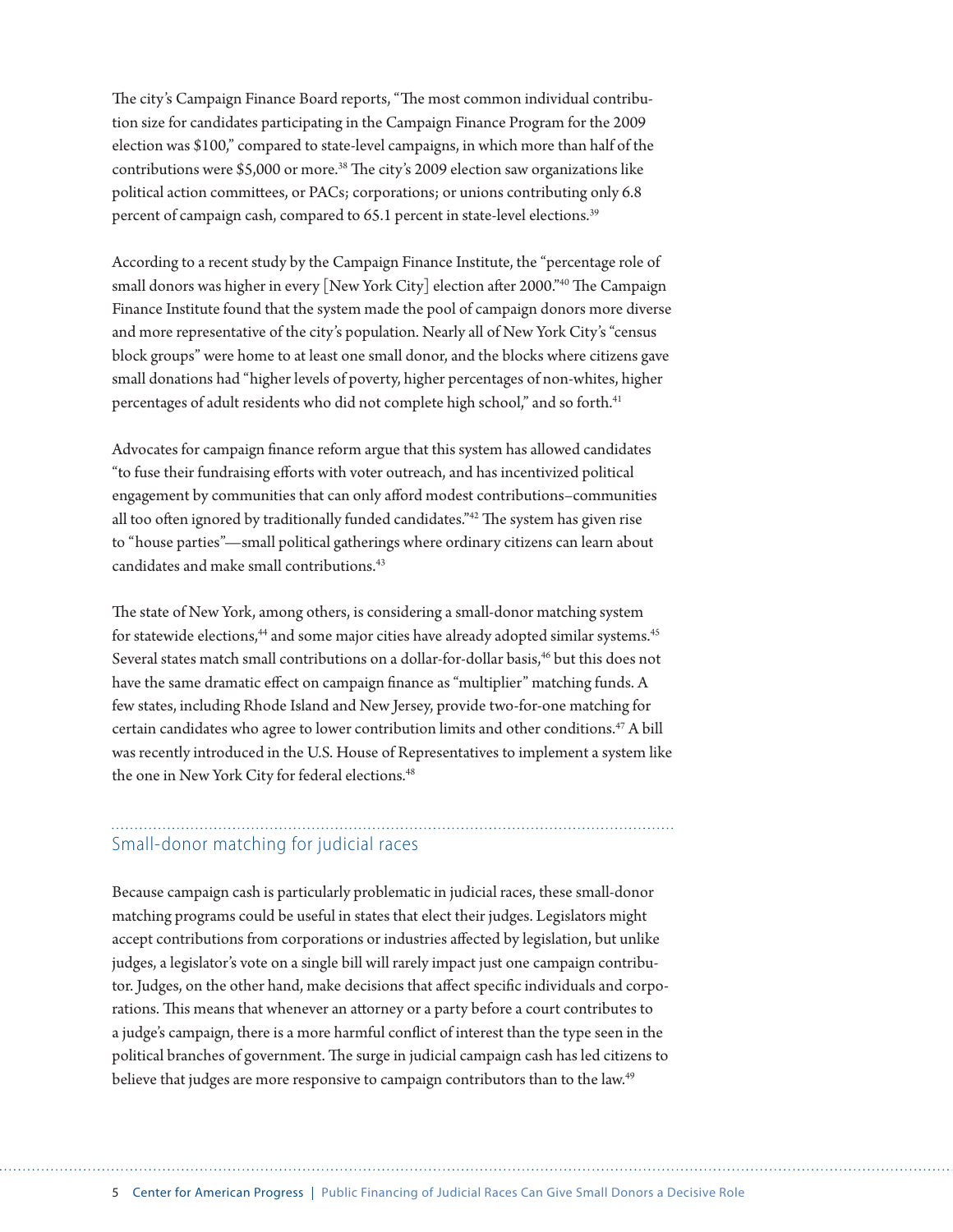The U.S. Supreme Court recognized the unique interests at stake in judicial campaigns in a 2009 case involving an extreme conflict of interest stemming from the 2004 election for the West Virginia Supreme Court. Justice Brent Benjamin won a seat on the state's high court after benefiting from \$3 million in independent spending funded by the chief executive officer of Massey Coal, which had a \$50 million verdict against it pending before the court.<sup>50</sup> These donations amounted to three times the amount raised by the campaign itself. After Justice Benjamin won by fewer than 50,000 votes, he cast the deciding vote to overturn the \$50 million verdict against Massey Coal. The U.S. Supreme Court ruled that the plaintiff 's due process rights were violated by Justice Benjamin's refusal to recuse himself after he received "extraordinary" political support from the coal company.<sup>51</sup> The Court said, "Just as no man is allowed to be a judge in his own cause, similar fears of bias can arise when ... a man chooses the judge in his own cause."<sup>52</sup>

The state of West Virginia, in the wake of the scandal, created a pilot public financing program for the 2012 state supreme court election. The legislature said the program would "protect the impartiality and integrity of the judiciary and strengthen public confidence in the judiciary."53 The system included "matching funds," but the state refused to disburse the money because of the ruling in *Bennett*. 54 The West Virginia Supreme Court agreed with the state, but it permitted the publicly financed candidate to raise money outside of the public financing program.55 If it wishes to implement the public financing program for all high court candidates, West Virginia will have to replace the matching-funds provision with something that will keep public financing viable but pass constitutional muster.

A system of small-donor matching funds fits that description. It provides publicly financed candidates the flexibility they need given the unpredictable cost of judicial campaigns. Because these funds are not disbursed in reaction to an opponent's expenditures, they cannot be construed as a "penalty" for speech like the matching funds at issue in *Bennett*.

In a state such as West Virginia, where only a few women and African Americans have ever served on the high court, small-donor matching can also make the bench more diverse and more representative of the state's population. Some studies have found that potential candidates who are female or members of a racial minority face high hurdles in deciding whether to run for office.<sup>56</sup> These potential candidates often lack access to established fundraising networks.

When candidates rely on existing fundraising networks, they are looking to a very small sliver of the population. The Center for Responsive Politics reports that in 2012 a mere 0.37 percent of the population was responsible for two-thirds of all federal campaign contributions of more than \$200, and two-thirds of those contributions came from men.57 The Associated Press surveyed the same contributions at the presidential level and concluded that "more than 90 percent came from majority white neighborhoods."<sup>58</sup> Because donors are disproportionately white and male, women and racial minorities may not feel as confident in their chances of raising enough money to compete.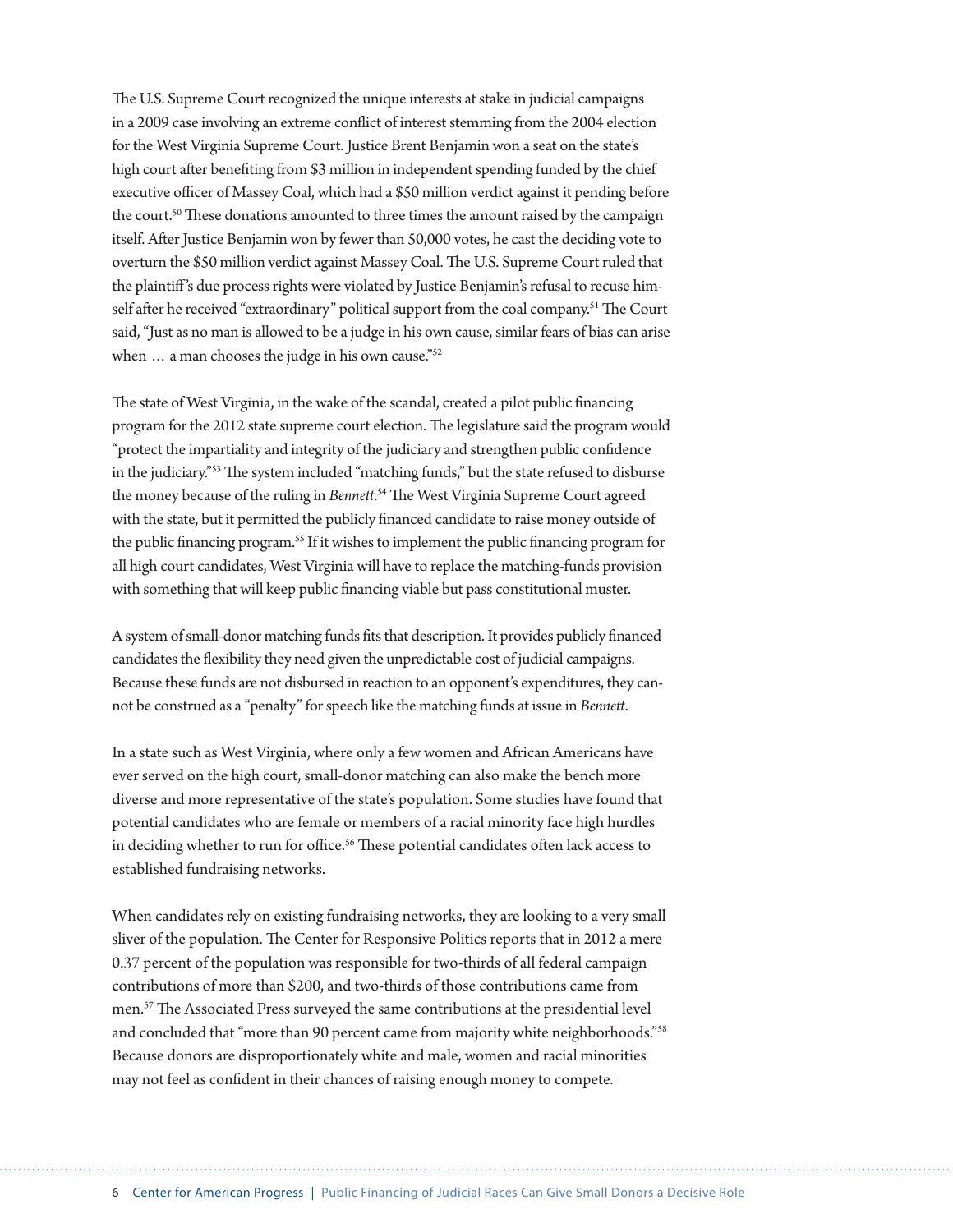Furthermore, incumbents almost always have a fundraising advantage over their challengers,<sup>59</sup> and women and minorities are much less likely to be incumbents than white men. A 2009 study found that just 12.8 percent of state supreme court justices belong to a racial minority group, and only 31.9 percent are women.<sup>60</sup> A recent study found that female candidates are more likely than male candidates to take advantage of public financing.<sup>61</sup> By vastly broadening the base of potential contributors, small-donor matching can make courts more diverse and give challengers a better chance at defeating incumbents.

### Restoring the public's confidence in the judiciary

Many judges have recognized the toll that politicization exacts on the public's view of the courts and have joined in calls for reform. Justice James Nelson of the Montana Supreme Court laments the time that judges are forced to devote to politics and fundraising. During his last judicial race, Justice Nelson said he had little time to devote to the actual job of deciding cases. Instead, he said, "I became a full time politician for ten months."62 Citizens do not want the schedule of judges to resemble those of members of Congress, who now spend more time communicating with fundraisers and campaign donors than deliberating policy choices.<sup>63</sup>

In Wisconsin the public's perception of the state supreme court has been damaged by nasty attack ads funded by millions of dollars in independent spending. A July 2011 poll of Wisconsinites found that only 33 percent of respondents had confidence in their state supreme court, with 88 percent reporting concerns that "campaign spending and the deteriorating tenor of judicial elections are tarnishing the reputation of the Wisconsin Supreme Court."64

In 2007 the court asked the legislature to provide adequate public financing for high court races, warning that "the public may inaccurately perceive a justice as beholden to individuals or groups that contribute to his or her campaign."65 The legislature complied in 2009, and both candidates received public financing for the 2011 Wisconsin Supreme Court race. The public financing system, however, was overwhelmed by more than \$3.5 million in independent spending.<sup>66</sup> Conservative Justice David Prosser was supported by millions of dollars from big business groups. Nearly half of the money supporting Justice Prosser came from Citizens for a Strong America, a shadowy organization affiliated with Americans for Prosperity—the political advocacy group founded by billionaire brothers Charles and David Koch.<sup>67</sup>

Why might the Koch brothers have an interest in helping the court's conservative, procorporate majority stay in power? The 4-3 majority emerged as a result of the 2009 election, after which the four pro-corporate justices voted to reject a widow's lawsuit against a company whose asbestos-laden products may have killed her husband.68 In 2005 Koch Industries purchased the huge paper and building products manufacturer Georgia-Pacific—

A 2009 study found that just 12.8 percent of state supreme court justices belong to a racial minority group, and only 31.9 percent are women. By vastly broadening the base of potential contributors, smalldonor matching can make courts more diverse and give challengers a better chance at defeating incumbents.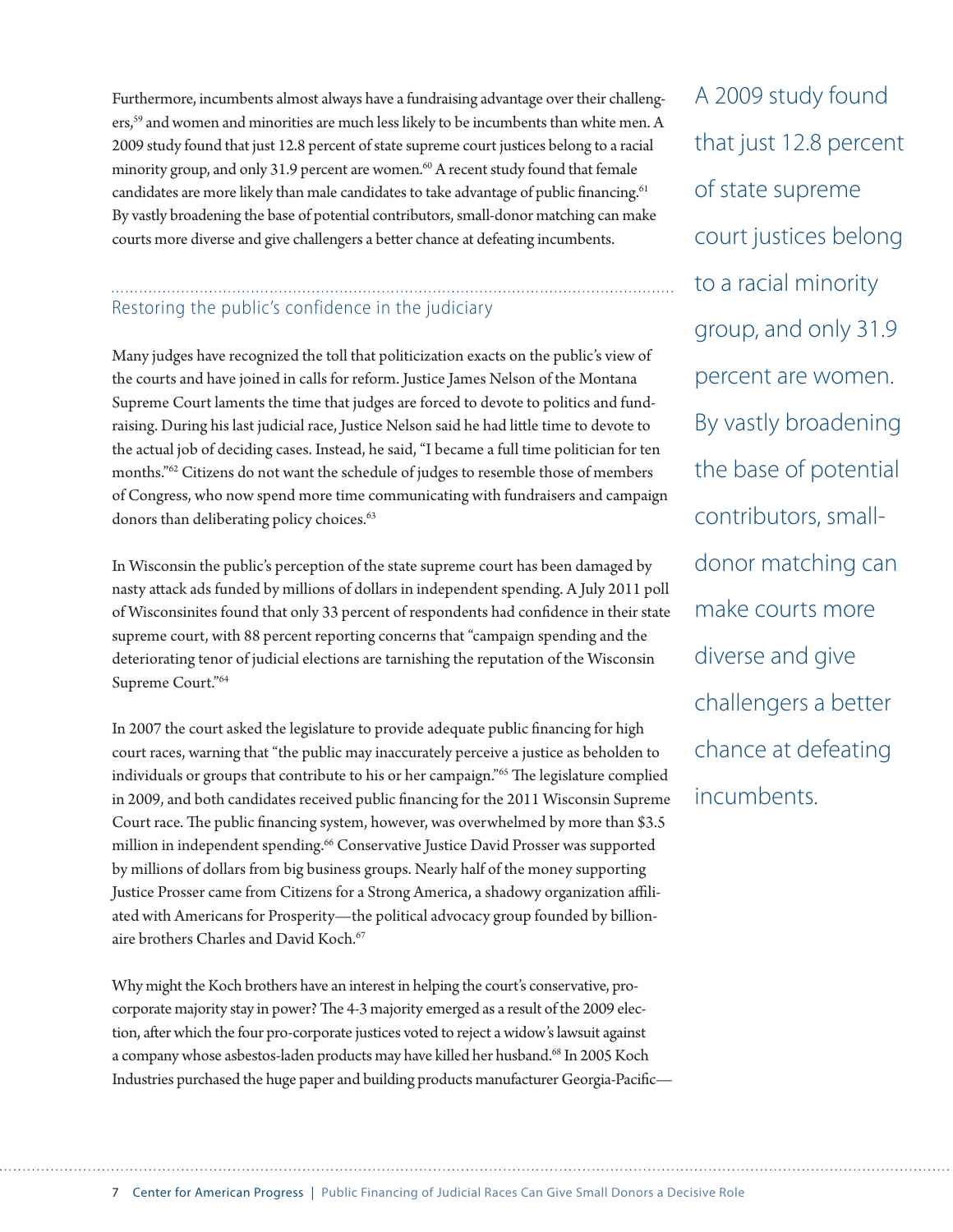the target of more than 340,000 asbestos lawsuits from employees and others who developed cancer or lung disease.<sup>69</sup> In buying Georgia-Pacific, Koch Industries assumed these liabilities, and thus, it has an interest in how the law of asbestos liability develops.

Campaign cash has allowed special interests to shape the law by influencing the composition of the Wisconsin high court, and this has damaged Wisconsin citizens' confidence in judicial impartiality. Justice Ann Walsh Bradley said the high court is caught "in the crossfire of the battle being fought between special interest groups," and she says the money from these groups has led to "hyper-partisanship" on the bench.<sup>70</sup> Justice Prosser referred to one of his colleagues as a "total bitch" and is accused of putting Justice Bradley in a "chokehold."71 The court has been bitterly divided over these and other ethical issues.

After it was overwhelmed in the 2011 elections, Wisconsin's judicial public financing system was repealed by the Republican-led state legislature.<sup>72</sup> But a system of smalldonor matching funds could reduce the opportunities for special interests to influence the law and restore Wisconsinites' confidence in their judiciary. Wisconsin advocates of campaign finance reform have proposed a statewide public financing system that matches a donation of \$50 or less with four-for-one matching funds (three-for-one for donations between \$50 and \$100).<sup>73</sup>

If such a system were implemented, the conflicts of interest created by large campaign contributions from litigants or attorneys would be minimized as judicial candidates funded their campaigns through small donations from their middle- and working-class constituents. These small donations would be amplified by public financing and in turn, citizens would perceive judges as beholden to small donors and voters, not wealthy campaign contributors.

### Conclusion

The amount of money in judicial elections has exploded, and now that special interests are increasingly using independent spending to circumvent contribution limits, this trend shows no signs of slowing. Citizens are therefore justified in asking whether a judge might be influenced by millions of dollars in campaign cash.

States should step in to curb the growing influence of campaign cash on judges by implementing robust public financing programs. Before the 2012 election in North Carolina saw a torrent of independent spending, the state's public financing system was a model. Without traditional matching funds, however, the publicly financed challenger could not contend with the millions in independent spending on behalf of the incumbent justice.

States that offer public financing must contend with the reality of unlimited independent expenditures.74 Even before it ruled traditional matching funds unconstitutional, the U.S. Supreme Court had begun weakening restrictions on campaign finance.<sup>75</sup> Public

Campaign cash has allowed special interests to shape the law by influencing the composition of the Wisconsin high court, and this has damaged Wisconsin citizens' confidence in judicial impartiality.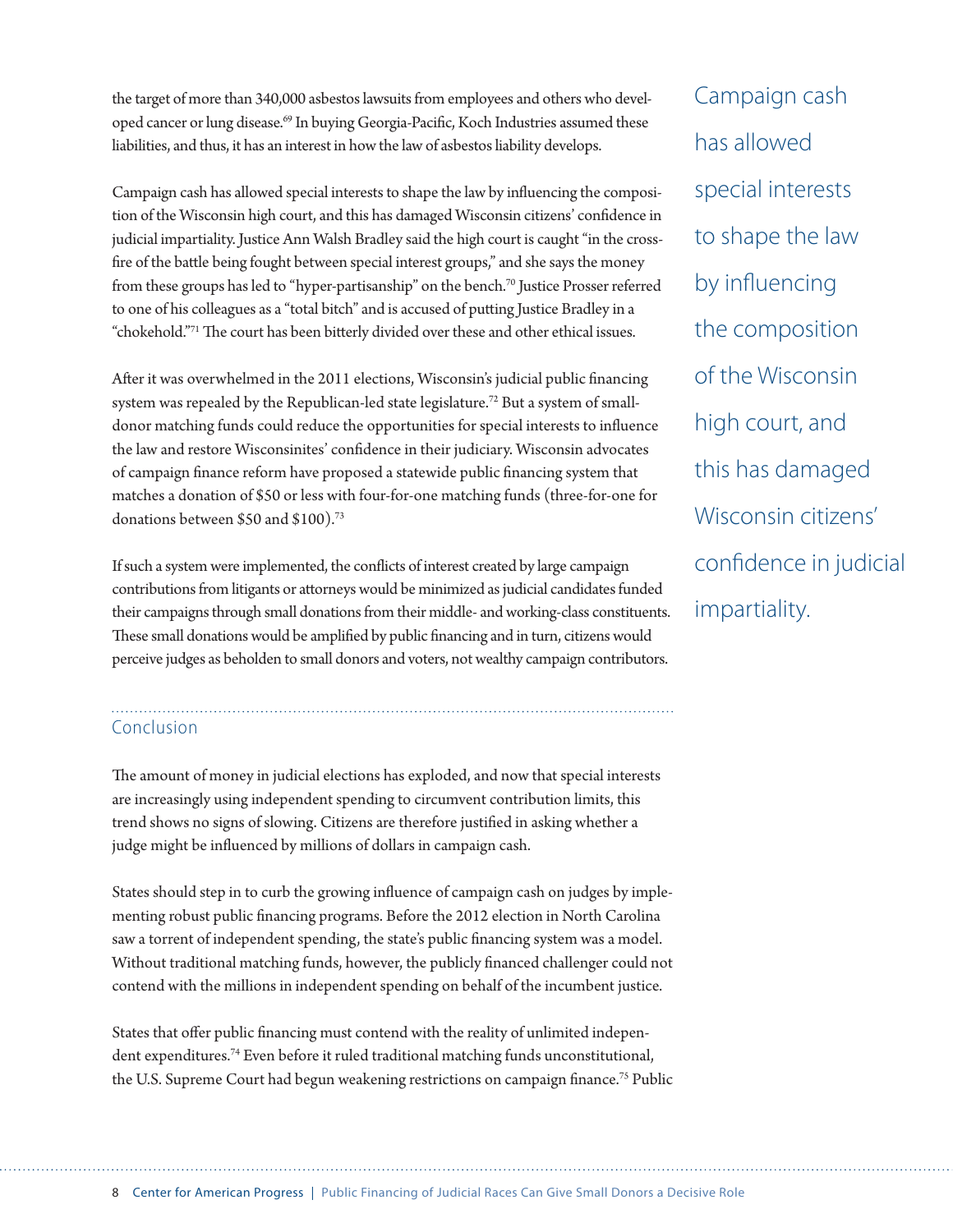financing programs for judicial races must provide some mechanism that allows participating candidates to keep pace with independent spending.

One promising option is small-donor matching funds that provide the flexibility needed to keep judicial public financing systems viable in this era of skyrocketing campaign costs. If a privately financed candidate benefits from millions in campaign cash or millions in independent spending, the publicly financed candidate can seek out more small donors to keep pace. The system would also avoid the First Amendment problems created by traditional matching fund systems. The disbursal of small-donor matching funds is not related in any way to the campaign funds of privately financed candidates, so it cannot be construed as "punishing" political speech.

Effective public financing systems for judicial races would permit judges to spend more time deliberating cases and writing opinions, rather than devoting their energy to fundraising. Small-donor matching systems would also lead to courts that are more diverse courts that more closely resemble the populations they serve.

As with existing public financing systems, some candidates may choose not to participate. But if the terms of small-donor matching were as generous as New York City's program—\$6 for every \$1 in small donations—the candidates who do not participate would be leaving money on the table.

Some have pointed to the successful candidacies of New York Mayor Michael Bloomberg, who spent hundreds of millions of dollars of his own money in his campaigns, as evidence that the city's system does not keep money out of elections.<sup>76</sup> Likewise, the sole publicly financed candidate in West Virginia faced a self-financed candidate who spent a million dollars of her own money.<sup>77</sup> A wealthy candidate using her or his own money, however, does not give rise to any conflict of interest. A judge cannot participate in a corrupt transaction with him or herself.

Public financing, moreover, can help candidates stay competitive in races against selffinanced candidates. One candidate who faced Mayor Bloomberg stated, "It is irrational to argue against a system that enables a diverse group of people to run competitive campaigns because a wealthy candidate can occasionally outspend a participating candidate."78

Public financing systems based on small-donor matching would magnify the impact of small donations, making the pool of campaign contributors broader and more representative of a state's population. Rather than being responsive to corporations and lawyers that have tons of money to donate, judges would be beholden to ordinary citizens making small donations. This would be an important step toward a justice system that works for all citizens, not just those with money to spend influencing the law.

*Billy Corriher is the Associate Director of Research for Legal Progress at the Center for American Progress.*

Rather than being responsive to corporations and lawyers that have tons of money to donate, judges would be beholden to ordinary citizens making small donations. This would be an important step toward a justice system that works for all citizens, not just those with money to spend influencing the law.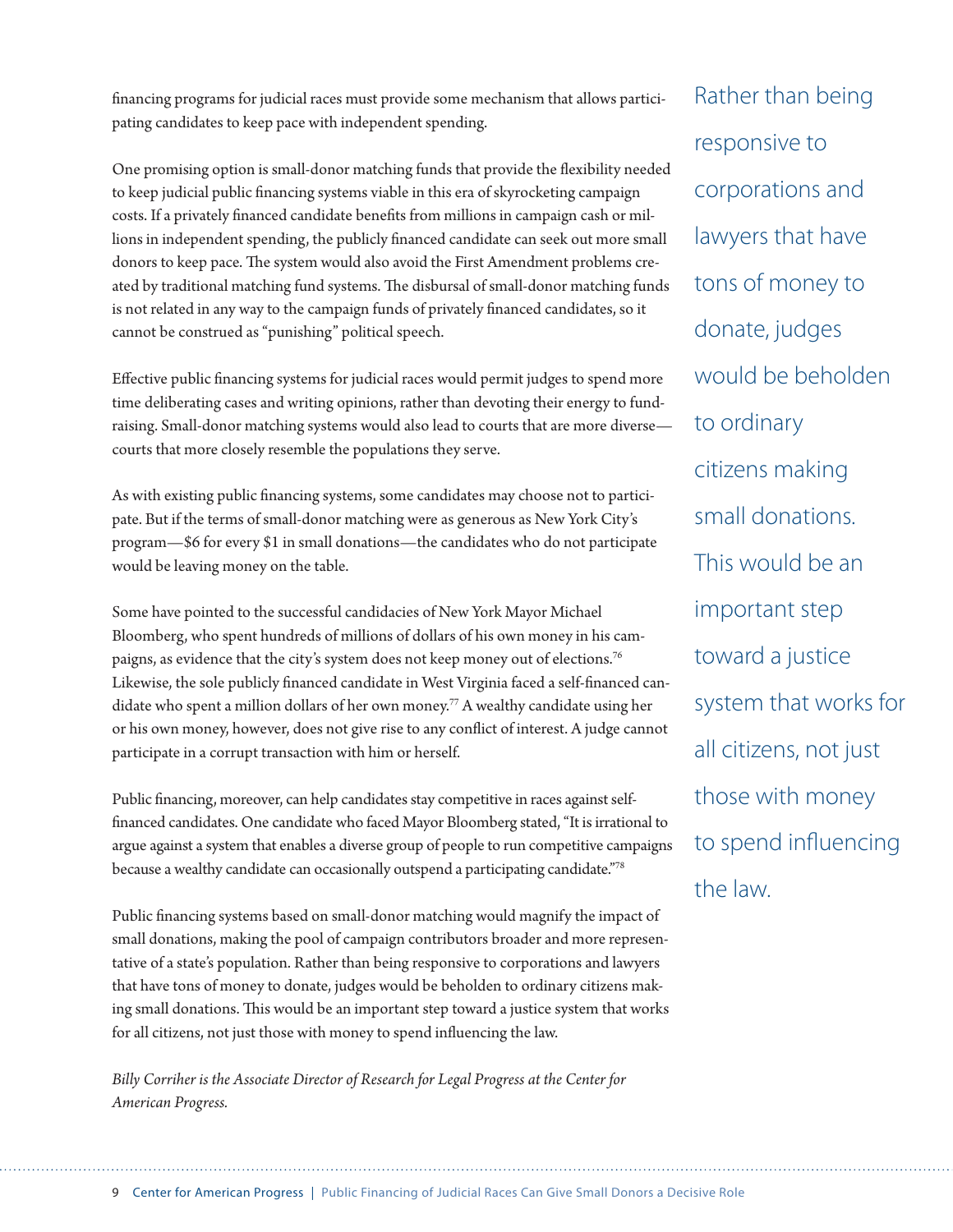#### Endnotes

- 1 *Citizens United v. FEC*, 558 U.S. 310 (2010). The Supreme Court ruled unconstitutional a ban on certain independent political spending by corporations and unions, reasoning that "independent expenditures, including those made by corporations, do not give rise to corruption or the appearance of corruption." *SpeechNOW.org v. FEC*, 599 F.3d 686 (D.C. Cir. 2010). The D.C. Circuit Court of Appeals ruled unconstitutional limits on contributions to organizations making independent expenditures, based on *Citizens United*.
- 2 Justice at Stake Campaign and Brennan Center for Justice, "Judicial Election TV Spending Sets New Record, Yet Voters Reject Campaigns to Politicize Judiciary," Press release, November 7, 2012, available at [http://www.justiceatstake.](http://www.justiceatstake.org/state/judicial_elections_2012/election-2012-news-releases/?judicial_election_tv_spending_sets_new_record_yet_voters_reject_campaigns_to_politicize_judiciary&show=news&newsID=15337) [org/state/judicial\\_elections\\_2012/election-2012-news](http://www.justiceatstake.org/state/judicial_elections_2012/election-2012-news-releases/?judicial_election_tv_spending_sets_new_record_yet_voters_reject_campaigns_to_politicize_judiciary&show=news&newsID=15337)[releases/?judicial\\_election\\_tv\\_spending\\_sets\\_new\\_re](http://www.justiceatstake.org/state/judicial_elections_2012/election-2012-news-releases/?judicial_election_tv_spending_sets_new_record_yet_voters_reject_campaigns_to_politicize_judiciary&show=news&newsID=15337)cord vet voters reject campaigns to politicize judiciary& [show=news&newsID=15337](http://www.justiceatstake.org/state/judicial_elections_2012/election-2012-news-releases/?judicial_election_tv_spending_sets_new_record_yet_voters_reject_campaigns_to_politicize_judiciary&show=news&newsID=15337).
- 3 Ibid.
- 4 Maine, for example, requires candidates to announce their intention to participate in its "Clean Elections" program and to raise a certain number of \$5 contributions to qualify for public subsidies. Me. Rev. Stat. Ann. 21-A § 1125. To qualify in Arizona, candidates for the state legislature must collect 200 \$5 contributions, and gubernatorial candidates must collect 4,000 \$5 contributions. A.R.S. §§ 16-946, 16-950 (2012).
- 5 See: M.R.S. 21-A § 1125(6) (2012). "After certification, a candidate must limit the candidate's campaign expenditures and obligations, including outstanding obligations, to the revenues distributed to the candidate from the fund and may not accept any contributions unless specifically authorized by the commission." A.R.S. § 16-947 (2012). The Arizona law requires that publicly financed candidates agree that they "will not accept private contributions."
- 6 North Carolina law defines the minimum qualifying contributions as an amount of small donations (less than \$500) from at least 350 voters that add up to at least 30 times the filing fee for running for the office. N.C. Gen. Stat. § 163-278.62 & 64. The maximum for qualifying contributions equals 60 times the filing fee. N.C. Gen. Stat. § 163-278.62. The filing fee for a candidate for associate justice on the North Carolina Supreme Court is currently \$1,372. See: "Candidacy Filing Fees," available at [http://www.ncsbe.gov/](http://www.ncsbe.gov/content.aspx?id=64) [content.aspx?id=64](http://www.ncsbe.gov/content.aspx?id=64) (last accessed November 2012). The minimum qualifying contributions must therefore equal at least \$41,160 but no more than \$82,320.
- 7 N.C. Gen. Stat. § 163-278.64(d)(3).
- 8 Voter Action Act, 2007 N.M. Laws 2; N.M. Stat. Ann. § 1-19A (2012).
- 9 N.M. Stat. Ann. § 1-19A-14 (2012).
- 10 *Arizona Free Enterprise Club's Freedom Club PAC v. Bennett*, 131 S.Ct. 2806 (2011) The Supreme Court ruled unconstitutional a system of "matching" funds distributed to publicly financed candidates in response to their opponents' spending. *N.C. Right to Life PAC v. Leake*, No. 5:11-CV-472-FL (4th Cir. May 18, 2012) The Fourth Circuit overruled a previous case and relied on *Bennett* to strike down North Carolina's matching funds program.
- 11 A 2010 poll from Justice at Stake found that 71 percent of respondents said they "believe campaign expenditures have a significant impact on courtroom decisions." Justice at Stake, "Solid Bipartisan Majorities Believe Judges Influenced by Campaign Contributions," Press release, September 8, 2010, available at [http://www.justiceatstake.org/newsroom/](http://www.justiceatstake.org/newsroom/press_releases.cfm/9810_solid_bipartisan_majorities_believe_judges_influenced_by_campaign_contributions?show=news&newsID=8722) [press\\_releases.cfm/9810\\_solid\\_bipartisan\\_majorities\\_be](http://www.justiceatstake.org/newsroom/press_releases.cfm/9810_solid_bipartisan_majorities_believe_judges_influenced_by_campaign_contributions?show=news&newsID=8722)[lieve\\_judges\\_influenced\\_by\\_campaign\\_contributions?s](http://www.justiceatstake.org/newsroom/press_releases.cfm/9810_solid_bipartisan_majorities_believe_judges_influenced_by_campaign_contributions?show=news&newsID=8722) [how=news&newsID=8722](http://www.justiceatstake.org/newsroom/press_releases.cfm/9810_solid_bipartisan_majorities_believe_judges_influenced_by_campaign_contributions?show=news&newsID=8722). A 2009 Gallup/*USA Today* poll found that 89 percent of respondents said they "believe the influence of campaign contributions on judges' rulings is a problem." Joan Biskupic, "Supreme Court case with the feel

of a best seller," *USA Today*, February 16, 2009, available at [http://www.usatoday.com/news/washington/2009-02-16](http://www.usatoday.com/news/washington/2009-02-16-grisham-court_N.htm) [grisham-court\\_N.htm.](http://www.usatoday.com/news/washington/2009-02-16-grisham-court_N.htm)

- 12 Justice at Stake and North Carolina Center for Voter Education, "N.C. Voters: Campaign Contributions Influence Court Rulings," Press release, February 22, 2011, available at [http://](http://www.justiceatstake.org/newsroom/press_releases.cfm/nc_voters_campaign_contributions_influence_court_rulings?show=news&newsID=10005) [www.justiceatstake.org/newsroom/press\\_releases.cfm/](http://www.justiceatstake.org/newsroom/press_releases.cfm/nc_voters_campaign_contributions_influence_court_rulings?show=news&newsID=10005) [nc\\_voters\\_campaign\\_contributions\\_influence\\_court\\_ruling](http://www.justiceatstake.org/newsroom/press_releases.cfm/nc_voters_campaign_contributions_influence_court_rulings?show=news&newsID=10005) [s?show=news&newsID=10005.](http://www.justiceatstake.org/newsroom/press_releases.cfm/nc_voters_campaign_contributions_influence_court_rulings?show=news&newsID=10005)
- 13 *North Carolina v. Phillips Morris USA, Inc.*, No. 2A05-4 (N.C. Nov. 6, 2009) (unpublished decision), available at [http://](http://www.aoc.state.nc.us/www/public/sc/opinions/2009/pdf/2-05-4-4.pdf) [www.aoc.state.nc.us/www/public/sc/opinions/2009/pdf/2-](http://www.aoc.state.nc.us/www/public/sc/opinions/2009/pdf/2-05-4-4.pdf) [05-4-4.pdf.](http://www.aoc.state.nc.us/www/public/sc/opinions/2009/pdf/2-05-4-4.pdf)
- 14 Sharon McCloskey, "Now playing on your phone: 'Newby Tough but Fair'?," The Progressive Pulse, November 7, 2012, available at [http://pulse.ncpolicywatch.org/2012/11/07/](http://pulse.ncpolicywatch.org/2012/11/07/now-playing-on-your-phone-newby-tough-but-fair/) [now-playing-on-your-phone-newby-tough-but-fair;](http://pulse.ncpolicywatch.org/2012/11/07/now-playing-on-your-phone-newby-tough-but-fair/) Chris Kromm, "Justice for Sale? Backers of shadow groups pushing money into NC judicial election may have high stakes in outcome," Facing South, October 30, 2012, available at [http://www.southernstudies.org/2012/10/justice-for-sale](http://www.southernstudies.org/2012/10/justice-for-sale-shadow-group-pushing-money-into-nc-judicial-election-is-backed-by-interests)[shadow-group-pushing-money-into-nc-judicial-election-is](http://www.southernstudies.org/2012/10/justice-for-sale-shadow-group-pushing-money-into-nc-judicial-election-is-backed-by-interests)[backed-by-interests.](http://www.southernstudies.org/2012/10/justice-for-sale-shadow-group-pushing-money-into-nc-judicial-election-is-backed-by-interests)
- 15 Justice for All NC, "48-Hour Notice, North Carolina State Board of Elections," November 5, 2012, available at [http://](http://www.app.sboe.state.nc.us/cf_pdf/2012/20121105_121121.pdf) [www.app.sboe.state.nc.us/cf\\_pdf/2012/20121105\\_121121.](http://www.app.sboe.state.nc.us/cf_pdf/2012/20121105_121121.pdf) [pdf](http://www.app.sboe.state.nc.us/cf_pdf/2012/20121105_121121.pdf).
- 16 Plaintiff-Appellee's Motion for Recusal of Justice Paul Newby, *Dickson v. Rucho*, No. 11 CVS 16896 (N.C. Nov. 21, 2012), available at [https://dl.dropbox.com/u/49063581/](https://dl.dropbox.com/u/49063581/Motion%20for%20Recusal%20of%20Justice%20Newby/Plaintiff-Appellees) [Motion%20for%20Recusal%20of%20Justice%20Newby/](https://dl.dropbox.com/u/49063581/Motion%20for%20Recusal%20of%20Justice%20Newby/Plaintiff-Appellees) [Plaintiff-Appellees'%20File-Stamped%20Motion%20for%20](https://dl.dropbox.com/u/49063581/Motion%20for%20Recusal%20of%20Justice%20Newby/Plaintiff-Appellees) [Recusal%20of%20Justice%20Paul%20Newby.pdf.](https://dl.dropbox.com/u/49063581/Motion%20for%20Recusal%20of%20Justice%20Newby/Plaintiff-Appellees)
- 17 N.C. Code of Judicial Conduct Canon 3(C)(1). The North Carolina Supreme Court in 2003 weakened its ethics rules by removing language that required judges to avoid conduct that presents "the appearance of impartiality." See: *Lange v. Lange*, 357 N.C. 645, 588 S.E.2d 877 (2003). The North Carolina Supreme Court held in 1951 that if the judge finds that the recusal motion is of "sufficient force" to require findings of fact, the judge should refer the matter to another judge. See: *Ponder v. Davis*, 233 N.C. 699, 65 S.E.2d 356 (1951). If the judge reaches the same decision, the party may file a complaint with the North Carolina Judicial Standards Commission. See: N.C. Gen. Stat. § 7A-376 (2012). Neither the ethics rules nor North Carolina case law specifies campaign contributions as a basis for recusal. The U.S. Supreme Court, however, has recently ruled that a litigant's due process rights were violated by "extraordinary" political support provided to a judge by the opposing litigant. See: *Caperton v. Massey Coal Co.*, 129 S. Ct. 2252 (2009).
- 18 Judicial Campaign Reform Act, 2002 N.C. Adv. Legis. Serv. 158, 2001 N.C. SB 1054. The bill's stated purpose is protecting "voters and candidates from the detrimental effects of increasingly large amounts of money being raised and spent to influence the outcome of elections … since impartiality is uniquely important to the integrity and credibility of the courts."
- 19 Democracy N.C., "Attorneys Supply 70% of Campaign Money Raised by Candidates for State's Top Court" (2002), available at [http://www.democracy-nc.org/downloads/Judi](http://www.democracy-nc.org/downloads/JudicElecAttyReliancePR062002.doc)[cElecAttyReliancePR062002.doc](http://www.democracy-nc.org/downloads/JudicElecAttyReliancePR062002.doc).
- 20 "Graphic: How the Public Campaign Fund has reduced the role of private money in elections for the N.C. Supreme Court," available at [http://www.ncjudges.org/jcra/graphic\\_](http://www.ncjudges.org/jcra/graphic_contributions.html) [contributions.html](http://www.ncjudges.org/jcra/graphic_contributions.html) (last accessed November 2012).
- 21 "High Court Candidates, North Carolina 2008," available at [http://www.followthemoney.org/database/StateGlance/](http://www.followthemoney.org/database/StateGlance/state_candidates.phtml?f=J&y=2008&s=NC) [state\\_candidates.phtml?f=J&y=2008&s=NC](http://www.followthemoney.org/database/StateGlance/state_candidates.phtml?f=J&y=2008&s=NC).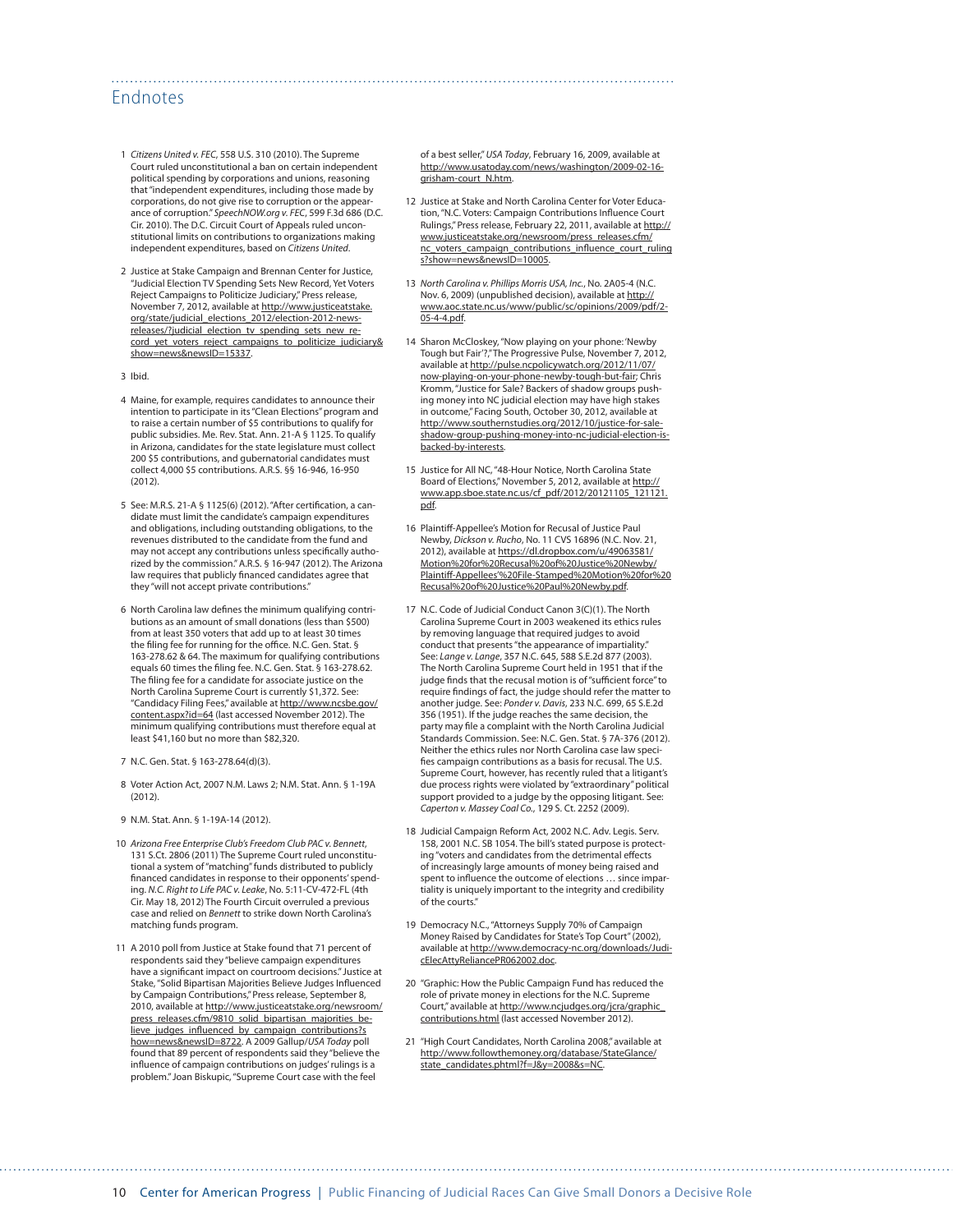- 22 *N.C. Right to Life PAC v. Leake*, No. 5:11-CV-472-FL (4th Cir. May 18, 2012) The Fourth Circuit Court of Appeals relied on *Arizona Free Enterprise Club's Freedom Club PAC v. Bennett*, 131 S.Ct. 2806 (2011) to strike down the state's matching funds.
- 23 The Court struck down limits on campaign expenditures as unconstitutional, but they upheld limits on contributions, disclosure rules, and the public financing system. *Buckley v. Valeo*, 424 U.S. 1 (1976).
- 24 Ibid., p. 92-93.
- 25 *Arizona Free Enterprise Club's Freedom Club PAC v. Bennett*, 131 S.Ct. 2806 (2011).
- 26 Ibid., p. 2813-14.
- 27 Ibid., p. 2814-15. Once a publicly financed campaign spent above the threshold, Arizona's system matched 94 percent of the expenditures. The state deducted six percent to account for "fundraising costs."
- 28 Ibid.
- 29 Ibid., p. 2821.
- 30 Ibid., p. 2824-2826.
- 31 Ibid., p. 2826 (italics in original).
- 32 Ibid., p. 2833-2836.
- 33 Ibid., p. 2821.
- 34 See, for example: *N.C. Right to Life PAC v. Leake*, No. 5:11-CV-472-FL (4th Cir. May 18, 2012) The Fourth Circuit Court of Appeals invalidated North Carolina's matching funds provision. A 2011 statute repealed Maine's matching funds program. An Act Regarding the Matching Funds Provisions of the Maine Clean Election Act, 2011 Me. Laws 558 .
- 35 *Arizona Free Enterprise Club's Freedom Club PAC v. Bennett*, p. 2832.
- 36 New York, N.Y., Administrative Code § 3-701-720, available at [http://public.leginfo.state.ny.us/LAWSSEAF.](http://public.leginfo.state.ny.us/LAWSSEAF.cgi?QUERYTYPE=LAWS+&QUERYDATA=@SLADC0T3C7+&LIST=LAW+&BROWSER=EXPLORER+&TOKEN=44215594+&TARGET=VIEW) [cgi?QUERYTYPE=LAWS+&QUERYDATA=@SLADC0T3C7+&LI](http://public.leginfo.state.ny.us/LAWSSEAF.cgi?QUERYTYPE=LAWS+&QUERYDATA=@SLADC0T3C7+&LIST=LAW+&BROWSER=EXPLORER+&TOKEN=44215594+&TARGET=VIEW) [ST=LAW+&BROWSER=EXPLORER+&TOKEN=44215594+&TA](http://public.leginfo.state.ny.us/LAWSSEAF.cgi?QUERYTYPE=LAWS+&QUERYDATA=@SLADC0T3C7+&LIST=LAW+&BROWSER=EXPLORER+&TOKEN=44215594+&TARGET=VIEW) [RGET=VIEW.](http://public.leginfo.state.ny.us/LAWSSEAF.cgi?QUERYTYPE=LAWS+&QUERYDATA=@SLADC0T3C7+&LIST=LAW+&BROWSER=EXPLORER+&TOKEN=44215594+&TARGET=VIEW)
- 37 A study from the Campaign Finance Institute says the system has increased "the proportional role of small donors" and increased "the number of people who contribute." Michael Malbin, Peter Brusoe, and Brendan Glavin, "Small Donors, Big Democracy: New York City's Matching Funds as a Model for the Nation and States," *Election Law Journal* 11 (1) (2012): p. 4.
- 38 New York City Campaign Finance Board, "Why do we have public financing of NYC elections?", April 24, 2012, available at [http://www.nyccfb.info/PDF/press/WhyPublicFinancing.](http://www.nyccfb.info/PDF/press/WhyPublicFinancing.pdf?sm=press_21f) [pdf?sm=press\\_21f](http://www.nyccfb.info/PDF/press/WhyPublicFinancing.pdf?sm=press_21f)
- 39 Ibid.
- 40 Malbin, Brusoe, and Glavin, "Small Donors, Big Democracy: New York City's Matching Funds as a Model for the Nation and States," p. 7.
- 41 Ibid., p. 13. "Of the city's 5,733 census block groups, only 809 (14 percent) had one or more donor-to-candidate pairs of people who gave \$1,000 or more to a candidate. Mid-range donor-to-candidate pairs of people who gave \$251–\$999 to a candidate lived in 1,651 (29 percent) of the census block groups. Donor-to-candidate pairs giving \$250 or less lived in 5,267 (92 percent) of the city's block groups. In fact, 5,128 block groups (89 percent) were home to at least one donorto-candidate pair of \$100 or less."
- 42 Adam Skaggs and Fred Wertheimer, "Empowering Small Donors in Federal Elections," (Washington: Brennan Center for Justice and Democracy 21: 2012), p. 15, available at [http://](http://brennan.3cdn.net/b71b1ef6391b3a4813_5jm6bwz6j.pdf) [brennan.3cdn.net/b71b1ef6391b3a4813\\_5jm6bwz6j.pdf](http://brennan.3cdn.net/b71b1ef6391b3a4813_5jm6bwz6j.pdf).
- 43 Ibid., p. 21.
- 44 Jimmy Vielkind, "Cuomo Turns to Campaign Finance," Albany Times-Union, July 11, 2012, available at [http://www.](http://www.timesunion.com/local/article/Cuomo-turns-to-campaign-finance-3697696.php) [timesunion.com/local/article/Cuomo-turns-to-campaign](http://www.timesunion.com/local/article/Cuomo-turns-to-campaign-finance-3697696.php)[finance-3697696.php.](http://www.timesunion.com/local/article/Cuomo-turns-to-campaign-finance-3697696.php)
- 45 See Los Angeles, Cal., Municipal Code § 49.7; San Francisco, Cal., Campaign & Governmental Conduct Code § 1.144.
- 46 See, for example: Mass. Gen. Laws ch. 55C (2012); Haw. Rev. Stat. § 11-429 (2012).
- 47 N.J. Stat. Ann. § 19:44A-33 (2012). The state offers public matching funds for contributions up to \$1,500. R.I. Gen. Laws § 17-25-19 (2012). The state offers matching public funds for contributions less than \$500.
- 48 Empowering Citizens Act, H.R. 6448, 112th Cong. (introduced in House of Representatives, September 20, 2012).
- 49 A 2009 Gallup/*USA Today* poll found that 89 percent of respondents said they "believe the influence of campaign contributions on judges' rulings is a problem." Joan Biskupic, "Supreme Court case with the feel of a best seller."
- 50 *Caperton v. Massey Coal Co.*, 129 S. Ct. 2252 (2009).
- 51 Ibid.
- 52 Ibid., p. 2265.
- 53 W. Va. Code § 3-12-2(9) (2012).
- 54 *State ex rel. Loughry v. Tennant*, 732 S.E.2d 507 (W.V. 2012).
- 55 Ibid.
- 56 A 2003 study concluded, "At the entry level, gender matters, suggesting that there are some specific barriers that apply more to women than to men." Timothy Werner and Kenneth R. Mayer, "Public Election Funding, Competition, and Candidate Gender" *PS: Political Science & Politics* 40 (4) (2003): 661–667, available at [http://www.apsanet.org/imgtest/](http://www.apsanet.org/imgtest/psoct07wernermayer.pdf) [psoct07wernermayer.pdf.](http://www.apsanet.org/imgtest/psoct07wernermayer.pdf)
- 57 "2012 Overview: Donor Demographics," Opensecrets.org, available at [http://www.opensecrets.org/overview/donor](http://www.opensecrets.org/overview/donordemographics.php)[demographics.php](http://www.opensecrets.org/overview/donordemographics.php).
- 58 Jack Gillum and Luis Alonso Lugo, "Minorities donating little to presidential races," *Associated Press*, November 3, 2012, available at [http://bigstory.ap.org/article/minorities](http://bigstory.ap.org/article/minorities-donating-little-presidential-races)[donating-little-presidential-races](http://bigstory.ap.org/article/minorities-donating-little-presidential-races).
- 59 "2012 Overview: Incumbent Advantage," Opensecrets.org, available at [http://www.opensecrets.org/overview/incumbs.](http://www.opensecrets.org/overview/incumbs.php) [php](http://www.opensecrets.org/overview/incumbs.php).
- 60 Gregory Acquaviva and John Castiglione, "Judicial Diversity on State Supreme Courts," *Seton Hall Law Review* 39 (4) (2009): 1203–1261.
- 61 Timothy Werner, Kenneth R. Mayer, "Public Election Funding, Competition, and Candidate Gender."
- 62 Ian Milhiser, "Montana Justice Explains How Judicial Elections Distract Judges From Their Jobs for Months At A Time," ThinkProgress, August 17, 2012, available at [http://think](http://thinkprogress.org/justice/2012/08/17/701641/montana-justice-explains-how-judicial-elections-distract-judges-from-their-jobs-for-months-at-a-time/)[progress.org/justice/2012/08/17/701641/montana-justice](http://thinkprogress.org/justice/2012/08/17/701641/montana-justice-explains-how-judicial-elections-distract-judges-from-their-jobs-for-months-at-a-time/)[explains-how-judicial-elections-distract-judges-from-their](http://thinkprogress.org/justice/2012/08/17/701641/montana-justice-explains-how-judicial-elections-distract-judges-from-their-jobs-for-months-at-a-time/)[jobs-for-months-at-a-time/.](http://thinkprogress.org/justice/2012/08/17/701641/montana-justice-explains-how-judicial-elections-distract-judges-from-their-jobs-for-months-at-a-time/)
- 63 Lawrence Lessig, *Republic, Lost: How Money Corrupts Congress—and a Plan to Stop It* (New York: Twelve 2011) p. 138-142.
- 64 Justice at Stake, "Confidence in Wisconsin Supreme Court Plunges," Press release, July 21, 2011, available at [http://](http://www.justiceatstake.org/newsroom/press_releases.cfm/new_poll_confidence_in_wisconsin_supreme_court_plunges?show=news&newsID=11188) [www.justiceatstake.org/newsroom/press\\_releases.cfm/](http://www.justiceatstake.org/newsroom/press_releases.cfm/new_poll_confidence_in_wisconsin_supreme_court_plunges?show=news&newsID=11188) [new\\_poll\\_confidence\\_in\\_wisconsin\\_supreme\\_court\\_](http://www.justiceatstake.org/newsroom/press_releases.cfm/new_poll_confidence_in_wisconsin_supreme_court_plunges?show=news&newsID=11188) [plunges?show=news&newsID=11188.](http://www.justiceatstake.org/newsroom/press_releases.cfm/new_poll_confidence_in_wisconsin_supreme_court_plunges?show=news&newsID=11188)
- 65 Wisconsin Supreme Court, "Supreme Court unanimously backs realistic, meaningful public campaign financing for Supreme Court Justices," December 10, 2007, available at <http://www.wicourts.gov/news/archives/view.jsp?id=60>.